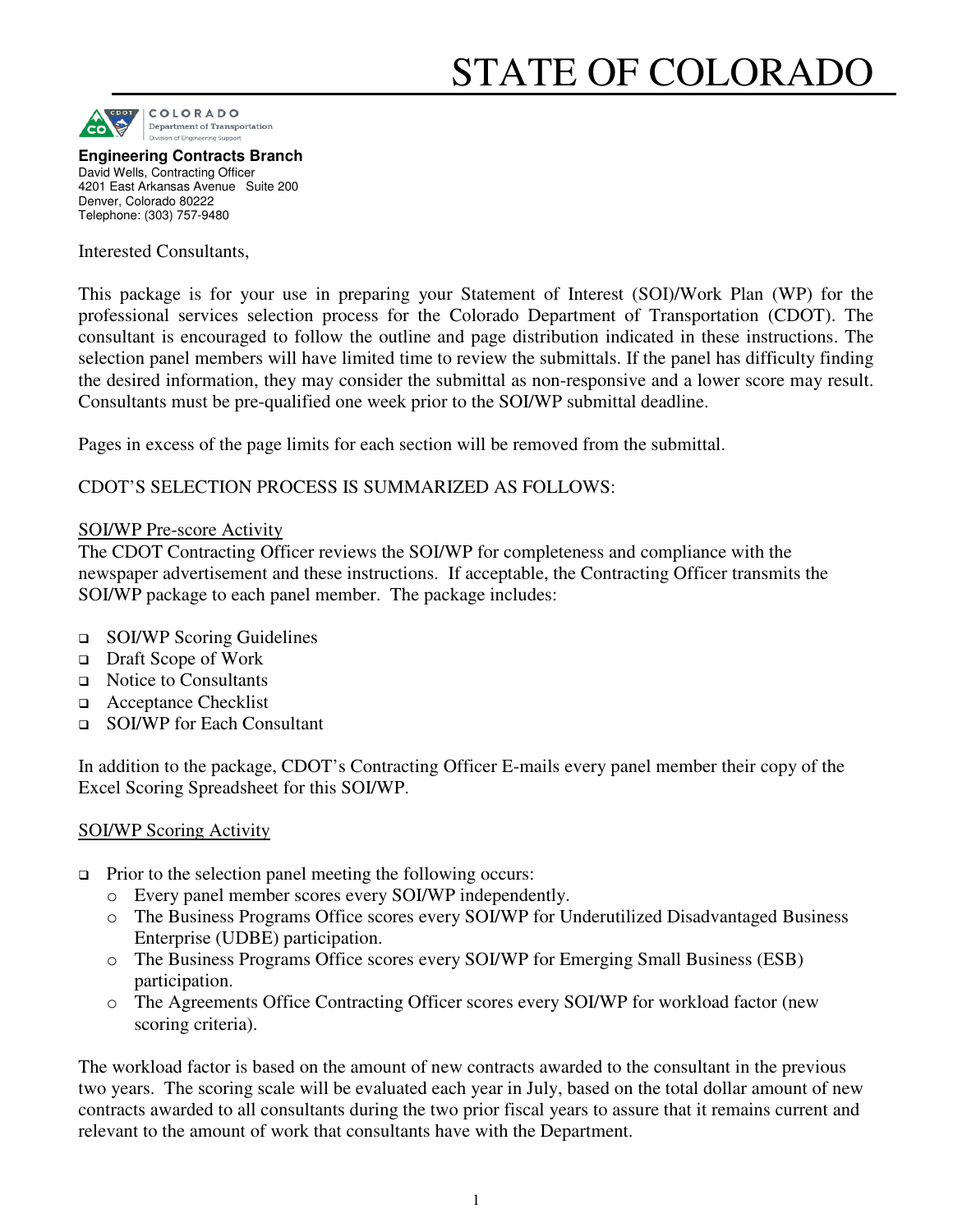For FY 2014, the scale is as follows:

| A) \$00.00 - \$900,000                     | 5 points |
|--------------------------------------------|----------|
| B) \$900,000 to \$2 million                | 4 points |
| $\mathcal{C}$ ) \$2 million to \$4 million | 3 points |
| D) $$4$ million to $$10$ million           | 2 points |
| E) Over \$10 million                       | 1 point  |

The Agreements Office evaluates this factor prior to the selection meeting. The total value of all contracts awarded to each consultant for the two years preceding the SOI/WP submittal date are included. This factor comprises 10 percent of the total score. The workload score is not provided to the selection board until the selection meeting, after each of the panel members have already scored all consultant submittals and they have reached consensus on all of their scoring factors.

### Selection or Short-list Panel Meeting

A selection panel meeting is held to compile scores and discuss the panel member's evaluations of the consultant's SOI/WP based on the following criteria:

- □ Project Team
- □ Firm Capability
- Past Performance on Similar Projects or Similar Teams
- Work Location
- □ Capacity (new scoring criteria)
- □ Project Goals
- Project Control
- Project Concept
- □ Project Critical Issues

The selection panel reaches a consensus ranking of either the selected firm, if there is not going to be an optional presentation and interview phase, or the short list of firms (minimum of the top 3 qualified consultants), if there is going to be a presentation and interview phase. The panel provides its recommendation to the Agreements Officer, who obtains the concurrence of the Contract Administrator, and then provides selection documentation to the Chief Engineer for approval. The Chief Engineer's approval is necessary before the Agreements Office can proceed with selection notification or the interview phase.

#### Presentation and Interview Selection Panel Meeting (Optional)

The short listed firms have two weeks to prepare their presentation for their interview with the selection panel. The purpose this meeting is to allow consultants time to present their analysis of the project and to allow the panel time to clarify the consultant's qualifications in a question and answer session.

#### Final Selection

In making the final selection recommendation to the Chief Engineer, the panel reaches consensus on the ranking of the selected firm. The panel provides its recommendation to the Contracting Officer, who obtains the concurrence of CDOT's Contract Administrator. Then the Contracting Officer provides selection documentation, including the board's ranking, to the Chief Engineer for approval. The Chief Engineer's approval is necessary before proceeding with selection notification.

#### SOI/WP Documentation

In addition to these instructions, the following documents are needed to prepare an SOI/WP and can be found on the CDOT consultant management web-site: **http://www.coloradodot.info/business/consultants/advertised-projects/2014**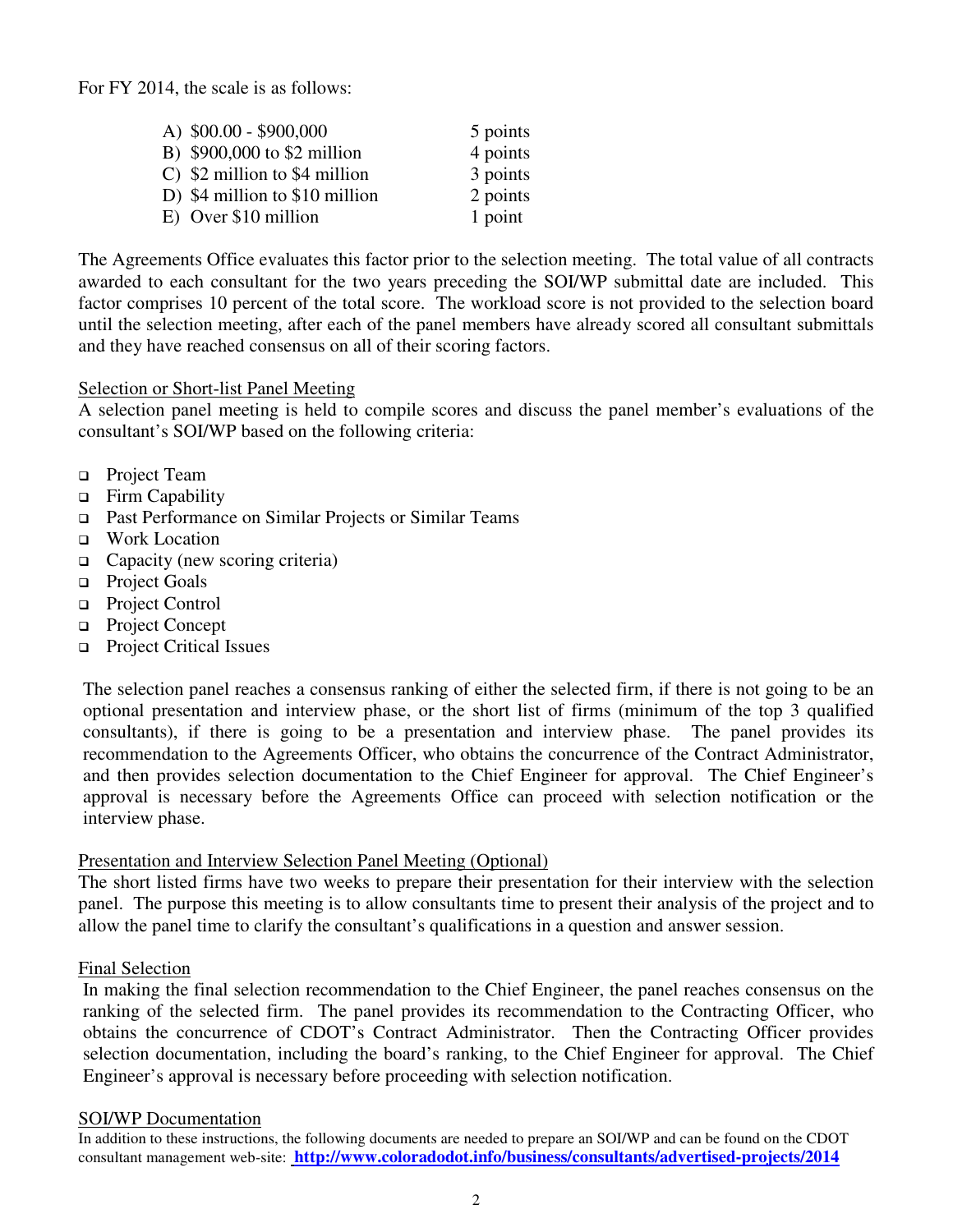SOI/WP Notice to Consultants Cover Memo

- $\Box$  Key Event Schedule (KES)
- Invitation for Consultant Services ( Newspaper ad)
- Consultant Evaluation Excel Scoring Spreadsheet (Example)
- Draft Scope of Work
	- o This scope of work is subject to review by CDOT and may change.
	- o Consultants should be aware that the final scope of work may involve input from the selected consultant.
- List of Eligible ESB Consultants and ESB Requirements and Definitions
- List of Certified UDBE Consultants and UDBE Requirements and Definitions
- SOI/WP Preparation Instructions for consultants

Additional Requirements

- All firms submitting a SOI/WP must be pre-qualified at least seven calendar days prior to the SOI/WP submittal date. Pre-qualification must be done annually.
- Professional liability insurance and other insurance are required for the length of the contract from selected consultant. Proof of insurance must be submitted with the final cost proposal.

Pre-qualification and insurance questions should be directed to the Agreements Office, at 303-757-9400.

Consultant selection process questions should be directed to CDOT Engineering Contracts Branch Contracting Officer David Wells at 303-757-9480

The Agreements Office recommends that you prepare your SOI/WP in a 10 - 12 point font. If a smaller font is used, it may reflect negatively on your scores if panel members can not read your submission. A page for the submittal is defined as a standard 8-1/2 x 11 inch sheet of paper printed on one side only. If you notice any conflicts between the instructions and the guidelines in the public advertisement (notice to consultants), information in the public advertisement takes precedence.

Please do **not** include company prime or sub-consultant firm resumes, or staff resumes at this time.

Sincerely,

David Wells, Contracting Officer Engineering Contracts Branch

**CDOT HQ STAFF BRIDGE PROJECT SPECIFIC BRIDGE PREVENTIVE MAINTENANCE DESIGN ENGINEERING SERVICES** 

**LOCATION: HQ (STATEWIDE) FY 15 - FY 18 CONTRACT REQUIREMENT FOR INTERESTED CONSULTANTS** 

**Per the Chief Engineer policy memorandum dated January 3, 2011 all consultant firms competing as "Prime" Consultant, for this Advertisement and Solicitation, must have an** *"Audited Indirect Cost (overhead) Rate"* **that complies with Federal Acquisition Regulations (FAR) and AASHTO Audit Guide in order to compete and be eligible for contract award.** 

**Interested firms that do not have a current audited indirect cost rate, and bill on a "Fee Schedule" may request a waiver of this policy from the CDOT Chief Engineer, who will consider factors relevant to the audited rate. Waivers are granted at the Chief Engineer's sole discretion.**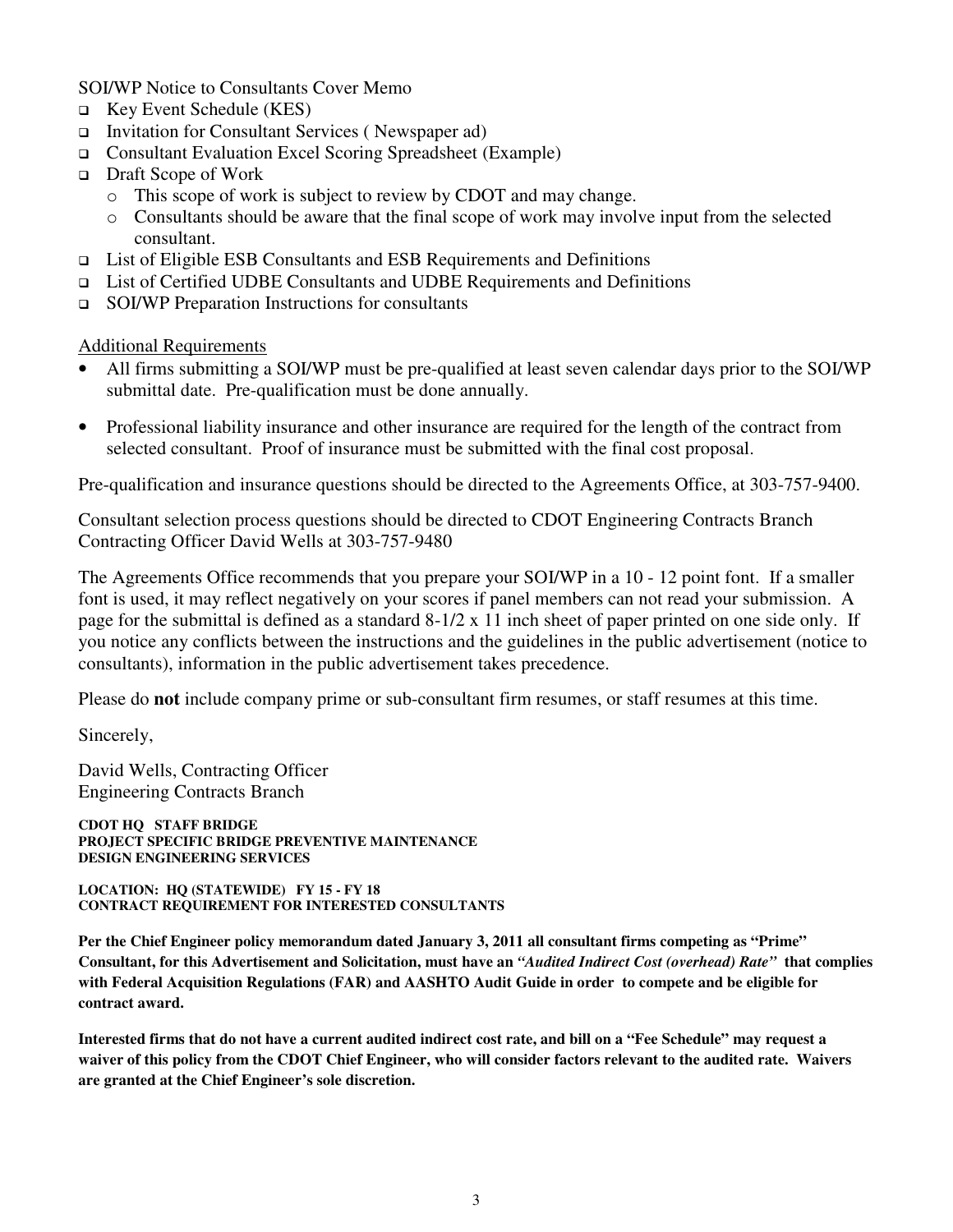## **Professional Consultant Services**

## **Statement of Interest (SOI)/Work Plan (WP)**

# **Preparation Instructions for Consultants**



Colorado Department of Transportation Engineering Contracts Branch 4201 East Arkansas Avenue Suite 200 Denver, Colorado 80222-3400

Telephone Number: (303) 757-9480 Fax Number: (303) 757-9867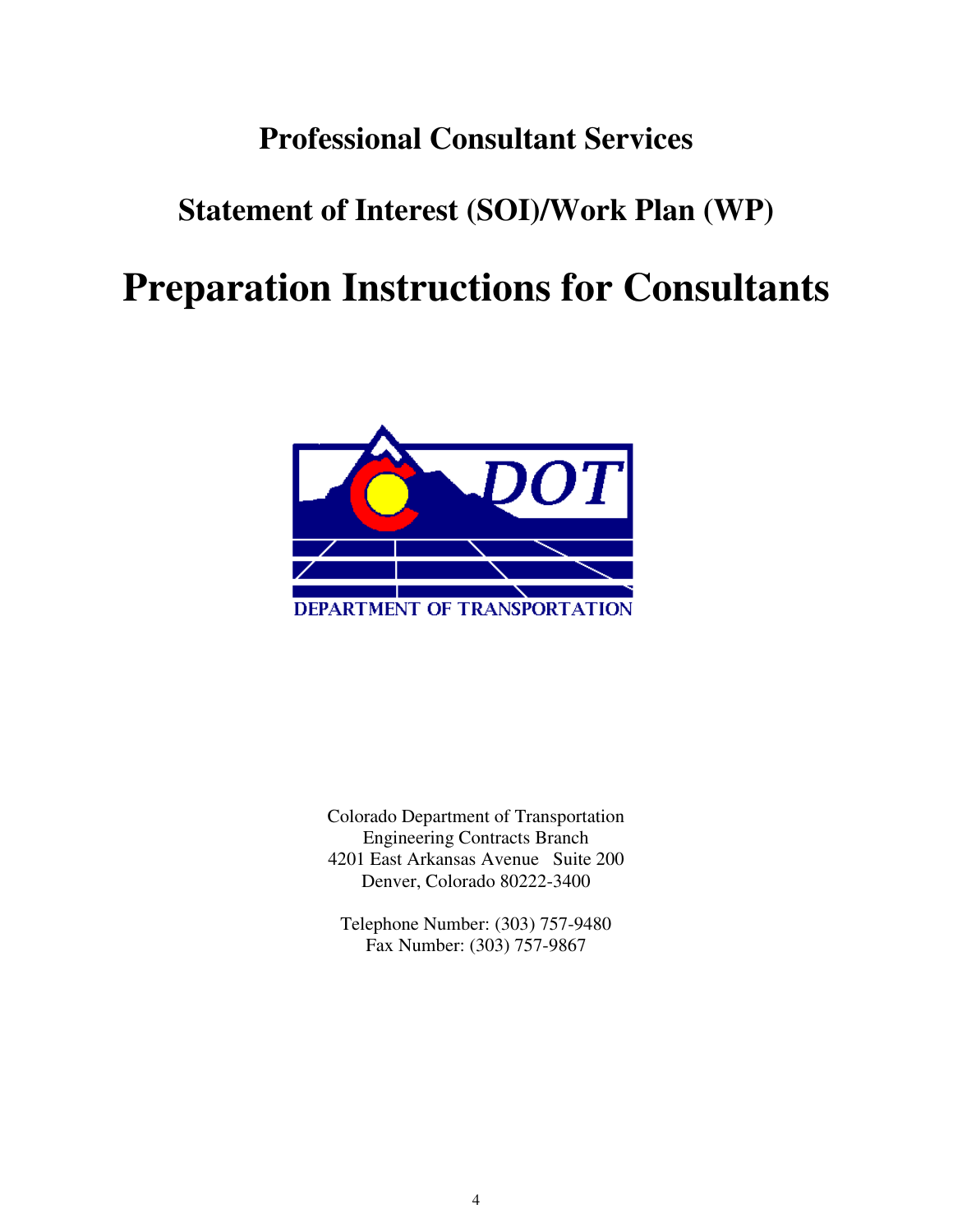## I. CONSULTANT SOI/WP INSTRUCTIONS

## **In CDOT's continued environmental efforts in "Going Green", Consulting firms are encouraged to submit their SOI on 2 sided format, rather than one sided only.**

## A.

- 1. Cover or Introductory Letter **(**2 page limit 8 1/2 x 11 paper) unchanged
- 2. Statement of Interest Section **(**5 page limit, 8 1/2 x 11 paper )
- 3. Work Plan Section **(**4 page limit 8 1/2 x 11 paper)
- 4. Optional Section **(**5 page limit 8 1/2 x 11paper**,** and up to 3 of the 5 pages can be 11 x 17 paper)
- 5. The Commendation Section **(**No page limit 8 1/2 x 11 paper)

## B. Cover or Introductory Letter

- 1. Address the cover or introductory letter to the Agreements Contracting Officer: David Wells, Contracting Officer CDOT Engineering Contracts Branch 4201 E. Arkansas Avenue Suite 200 Denver, Colorado 80222-3400
- 2. Include the following elements of information in the letter as a minimum and highlight these items in bold letters.
	- a) Project number and project location for project specific contracts.
	- b) Statement that the firm is pre-qualified with CDOT and the firm's pre-qualification expiration date.
	- c) Certification that the information and data submitted is true and complete to the best knowledge of the individual signing the letter.
	- d) Name, telephone number, e-mail address and fax number of the individual to contact regarding their SOI/WP submittal.
	- e) CDOT **requires** an original signature signed in ink, by an authorized principal, partner, or officer of the firm.

## C. Statement of Interest Section (SOI)

- 1. The following outline is to aid you in preparing your SOI. Your responses to the elements of this outline should demonstrate the knowledge and expertise your firm brings to the project.
	- a) Project Team
		- (1) Identify your:
			- (a) Project Principal
			- (b) Project Manager
			- (c) Key Staff
			- (d) Sub-consultants.
		- (2) Present a brief discussion regarding how the team's qualifications and experience relate to this project.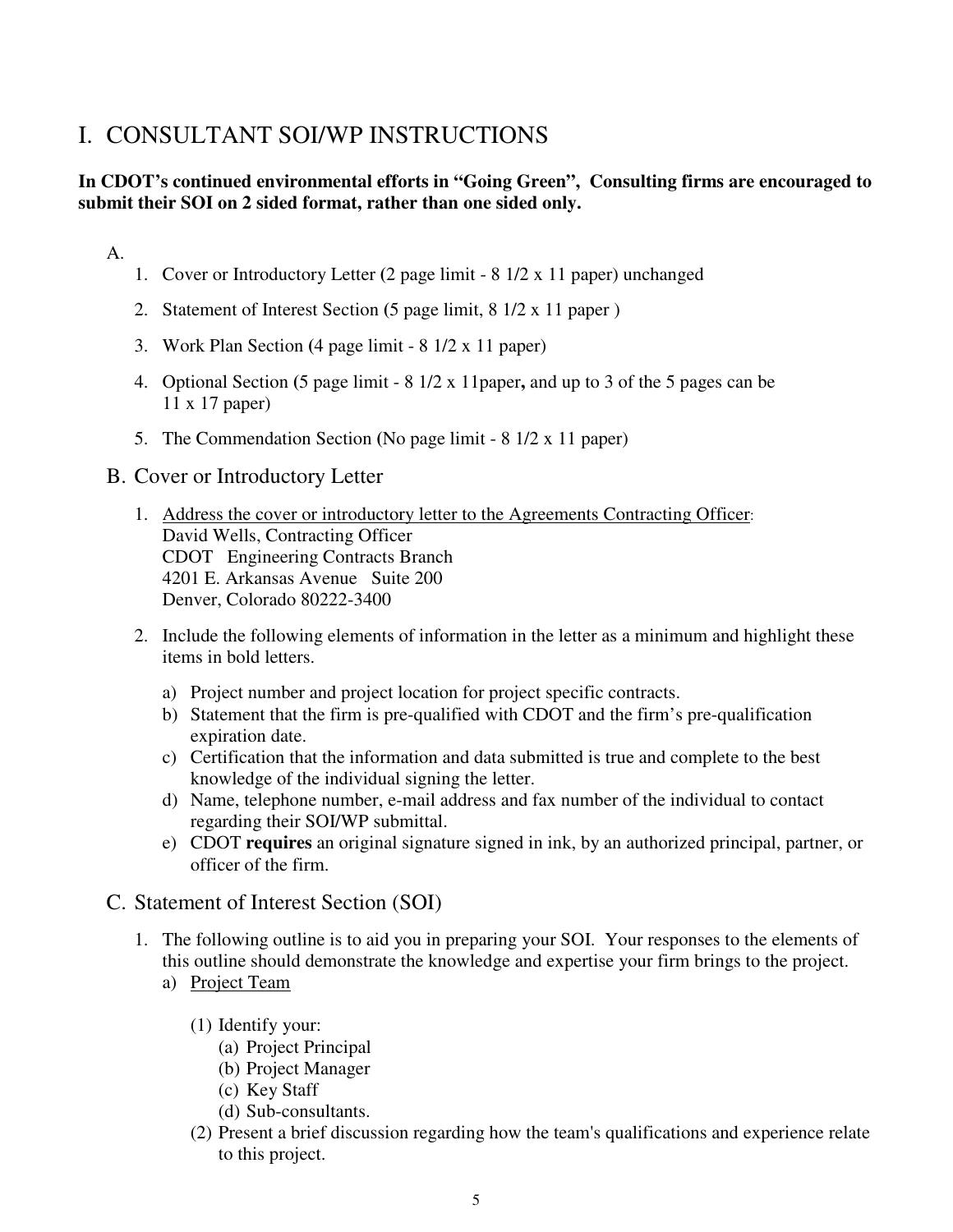- (3) Include the following:
	- (a) Principal's level of involvement in the project
	- (b) Qualifications and relevant individual experience of prime and sub-consultant team members
	- (c) Unique knowledge of team members related to the project
	- (d) Commitment of time and availability of key staff members
	- (e) Length of time with the firm for each key team member
	- (f) Experience on similar projects as a team
- (4) A project team organization chart maybe included in the optional section and, if it's included there, it is counted as a page of optional section.
- b) Firm Capability
	- (1) Address the firm's size and the disciplines of technical staff.
	- (2) Include the firm's relevant experience and accomplishments as a Prime Consultant that were are not listed in the project team section.
	- (3) Outline computer software availability and its compatibility with CDOT software.
		- (a) All consultants are **required** to use the following Bentley Suite software packages, which are currently used by CDOT:
			- **(i)** INROADS for project design
			- **(ii)** Microstation for project drafting
	- (4) Indicate the Consultant's availability to do the project concurrent with existing and projected work loads.
	- (5) Consider including the following:
		- (a) Graphs depicting firms capacity to do the project
		- (b) Information on the sub-consultant's role
		- (c) The sub-consultants function and integration into the team
		- (d) Match of personnel to the existing and future work load
- c) Past Performance on Similar Projects or Similar Teams
	- (1) List current and past projects completed within the past three years with CDOT
	- (2) List similar projects which are on-going or completed within the past three years for other agencies.
	- (3) Demonstrate your firm's or team's ability to do the following for projects listed above: (a) Control costs
		- (b) Meet schedules
		- (c) Provide quality work.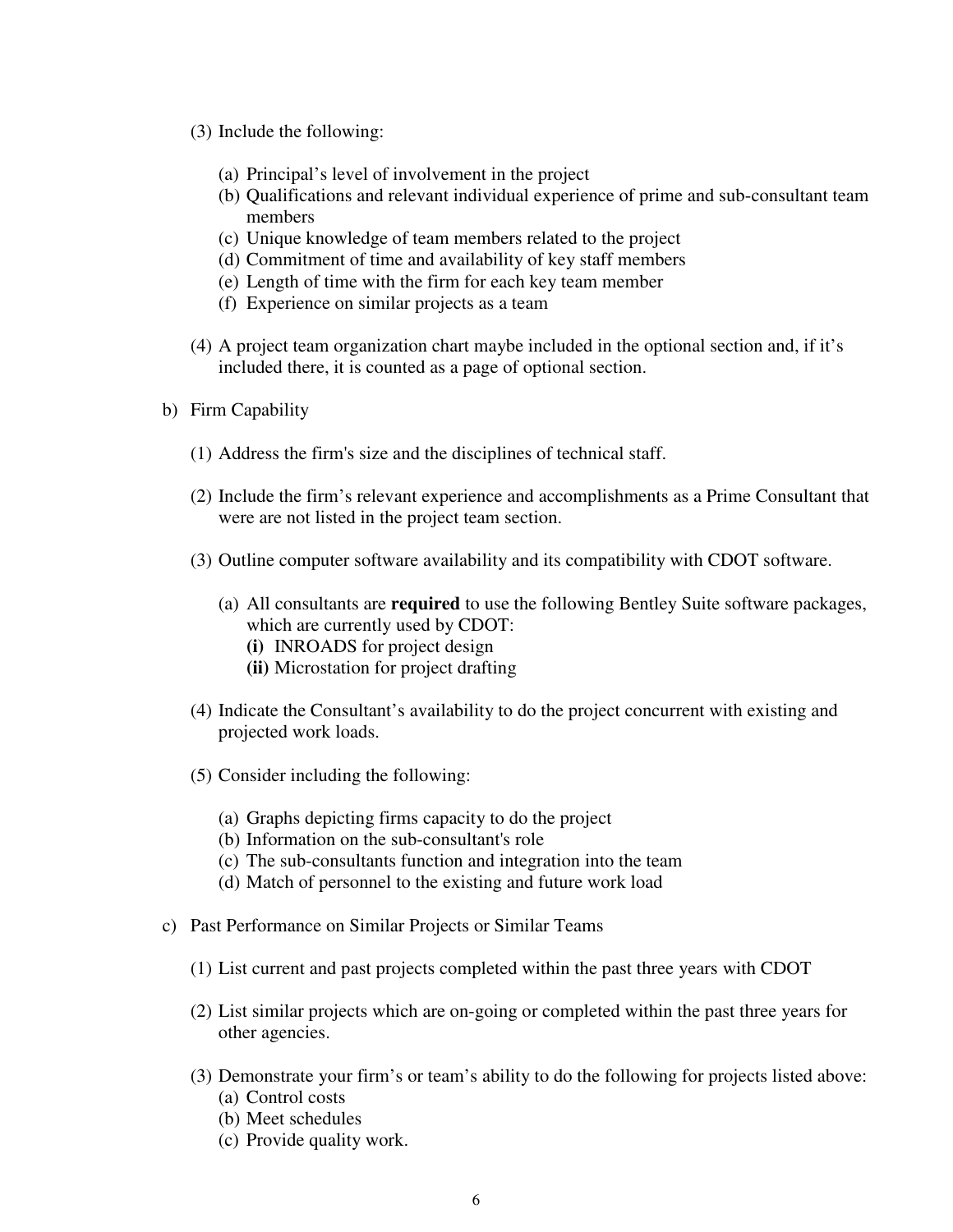- (4) Include the project name, project manager's name and telephone number for all projects listed above.
- (5) Describe your firm's role for all the projects listed above.
- (6) Please include any letters of commendation you received on the projects listed above in the commendation section, where they will not count against your page limits.
- d) Work Location
	- (1) Describe where the key work elements of this project will be done by the prime and the sub-consultants.Include the following points in your description:
		- (a) Team's work location relative to the project location.
		- (b) Accessibility of the project team for coordination with the CDOT project manager and the project location.
		- (c) Firm's familiarity with the project area and local practices.
		- (d) Firm's knowledge of the local labor and materials market.
- e) Capacity
	- (1) This factor is based on the prime consultant's capacity to do work in Colorado.
	- (2) The advertisement lists the disciplines that will be included in the contract.
		- (a) For each discipline listed, include a list of your firm's quarterly capacity, in work hours, for your Colorado offices.
		- (b) Provide all of the work hours your firm has committed in each of the disciplines for each of the next four quarters, including all contracts for work outside CDOT.
	- (3) Please provide your firm's or sub-consultant's capacity for the disciplines required for this project, in the 5 page SOI section.
	- (4) In addition to the required information listed above, you may include narrative describing additional resources you plan to utilize for any of the listed disciplines.
	- (5) For your information, the selection board will give this score a value of plus one, zero, or minus one
		- (a) Capacity is scored by consensus of the selection panel
		- (b) This score will be used to adjust the workload score, however, it will not adjust it above 5.00 points (the Maximum score, which is outstanding) or below 1.00 point (the minimum score, which is unsatisfactory).
- f) Underutilized Disadvantaged Business Enterprise (UDBE) Participation
	- (1) For each UDBE you are using to meet the project's UDBE goal, include in the Commendation Section the following:
		- (a) Appropriate CDOT DBE commitment form:
			- (i) Certificate of Proposed DBE participation for Project Specific (PS) Consultant Contracts (Form 1331)
			- (ii) DBE Bid Conditions Assurance for Non-Project Specific (NPS) Consultant Contracts (Form 1330)
		- (b) A letter of acceptance from each DBE listed on the Form 1330 or 1331.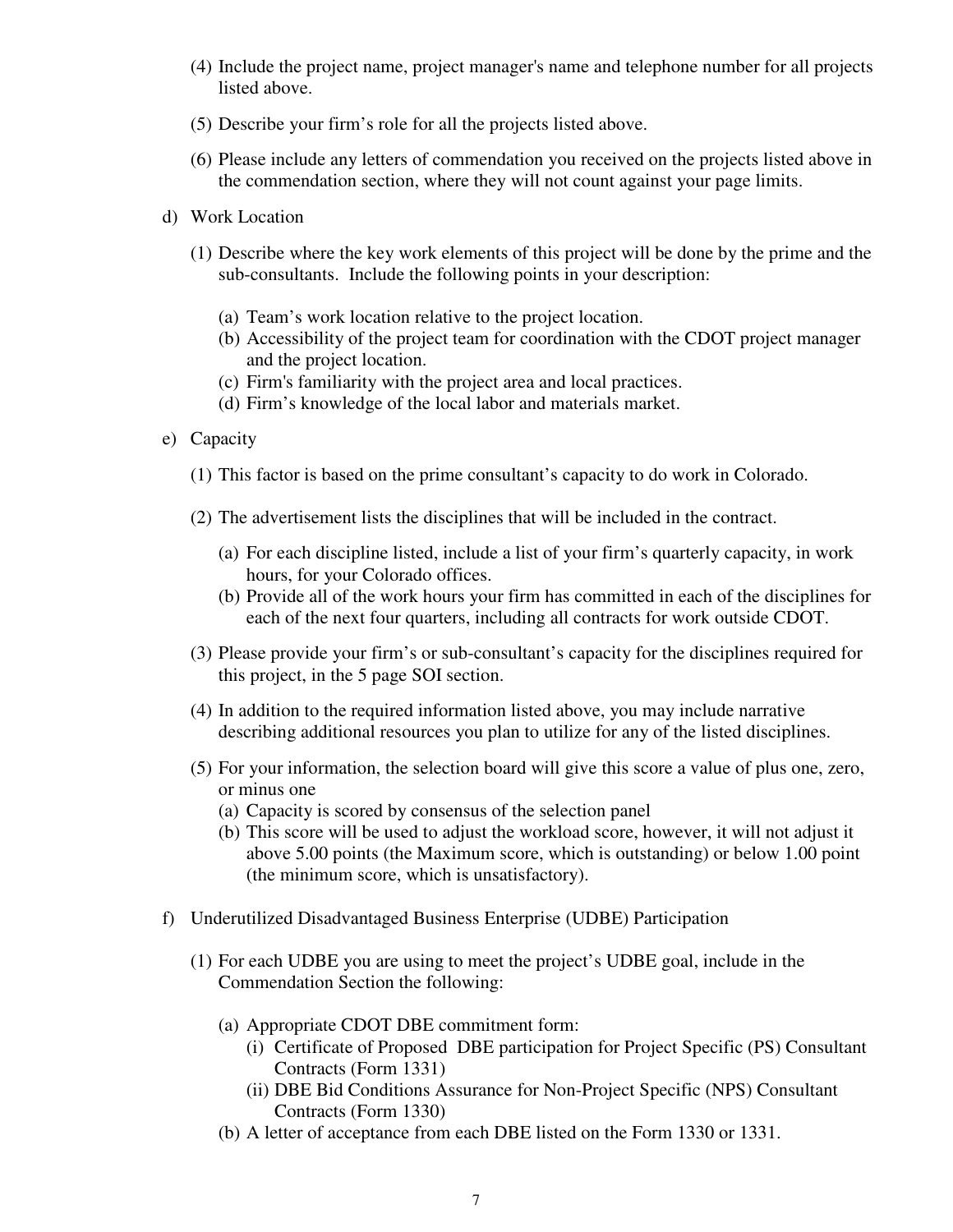- (c) A copy of each DBE's certificate or a letter of certification from the Colorado Department of Transportation's Certification Office or from the City of Denver's Certification Office.
- (d) Please attach letters and certificates in the commendation section so they will not count against your page limits. Also, if the certificate or letter of certification is not included, their UDBE participation may **not** be included in your score.
- (2) List:
	- (a) Whether your firm is a certified UDBE.
	- (b) Which items of work is committed to each UDBE.
	- (c) The percentage of the project your firm is committing to each UDBE.
	- (d) Your firm's total percentage commitment to DBEs on this project.
	- (e) Which, if any, of the UDBE Firms have received fewer than 5 CDOT contracts and subcontracts in the past 3 years?
- (3) Consider:
	- (a) The document entitled "UDBE Definitions and Requirements" describes the UDBE commitment and other requirements associated with the consultant's UDBE participation.
	- (b) Consultants are expected to commit "meaningful work" to the UDBE subconsultants.
- (4) For your information, DBE factors are scored separately by CDOT's Business Programs Office.
- g) Emerging Small Business (ESB) Usage
	- (1) Include "letters of acceptance" from the ESB firms and a copy of their notice of eligibility from CDOT in the commendation section, so that they will not count against your page limits. If their notice of eligibility is **not** included, their ESB participation may **not** be included in your score.
	- (2) State:
		- (a) Whether your firm is an eligible ESB firm.
		- (b) Which items of work your firm is committing to each ESB.
		- (c) Which, if any, of the ESB firms have never had CDOT contracts.
	- (3) Consider:
		- (a) Utilization of an ESB firm for at least a part of the work.
		- (b) Utilization of an ESB firm who has never had a CDOT contract.
		- (c) The prime consultant is expected to commit "meaningful work" to their ESB subconsultants.
	- (4) For your information, ESB factors will be scored separately by CDOT's Business Programs Office.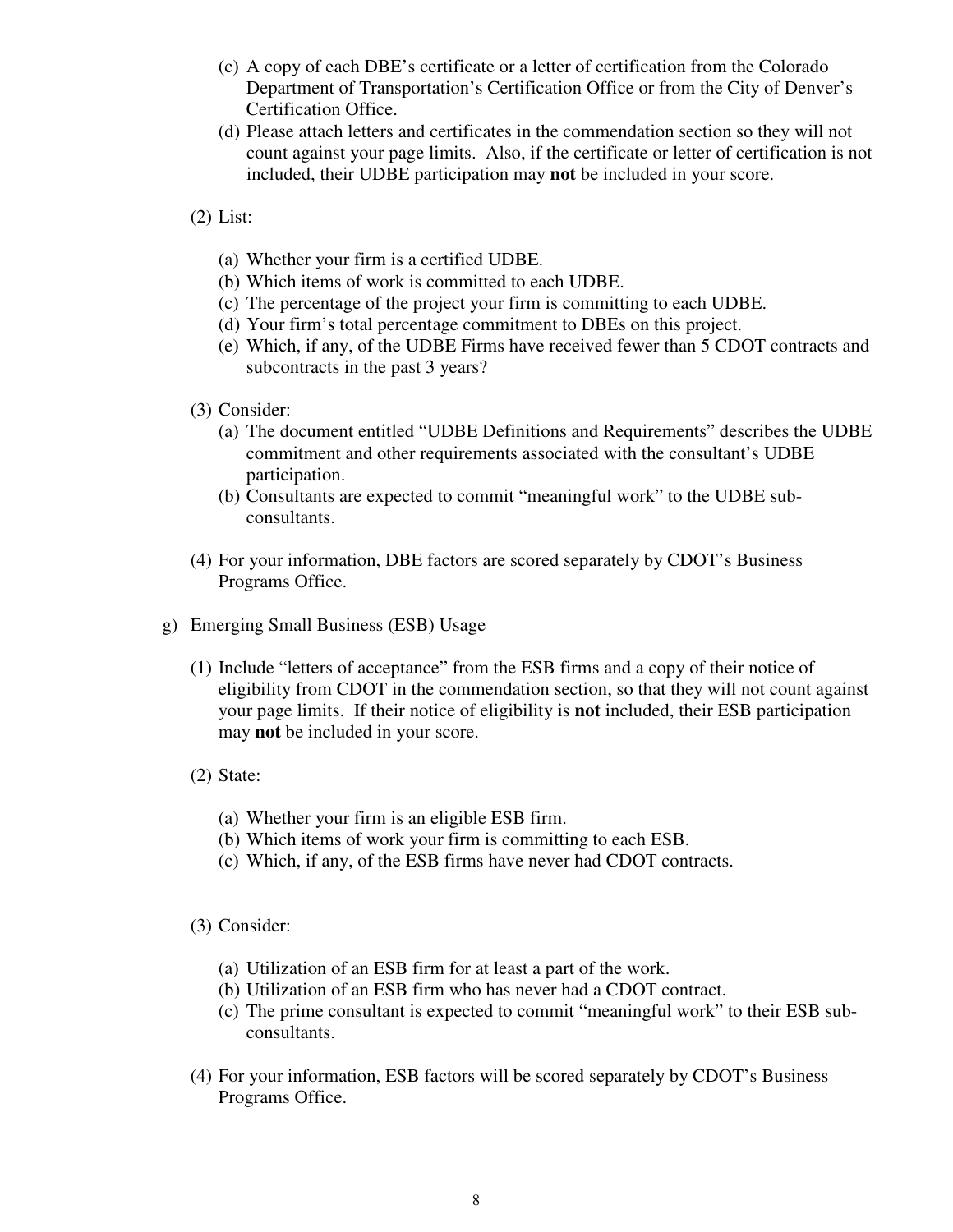## D. WORK PLAN SECTION

- 1. Project Goal
	- a) Indicate the following:
		- (1) Your firms understanding of the project goals.
		- (2) A list of deliverables required on the project.
		- (3) For non-project specific selections, which have no identified tasks, describe a hypothetical project or the approach you have taken on a similar project.
- 2. Project Control
	- a) List the names of staff members responsible for the following items and describe how they plan to manage them.
		- (1) Cost Control
			- (a) Controlling consultant contract costs.
			- (b) Controlling construction costs to stay within the budget.
		- (2) Quality Control
			- (a) Insuring that CDOT procedures are followed.
			- (b) Insuring that project plans, specifications and estimates are free of errors and meet CDOT and other agency standards.
		- (3) Scheduling
			- (a) Managing the required work to meet the established schedule.
			- (b) For your information, a detailed work hour schedule should **not** be included.
- 3. Project Concept
	- a) Briefly describe the actions you plan to take to achieve the project goals and objectives.
		- (1) Consider the following items:
			- (a) Have you formulated a successful approach to the project?
			- (b) Are possible design alternates suggested?
			- (c) Have you exhibited sensitivity to general public concerns?
			- (d) Have you demonstrated a clear and concise understanding of the project based on the data which has been provided?
- 4. Critical Issues (Problems and Solutions)
	- a) This is your opportunity to present an analysis of the most significant issues that you believe you will have to address in order to successfully complete this contract. (1) Consider the following points in presenting your analysis: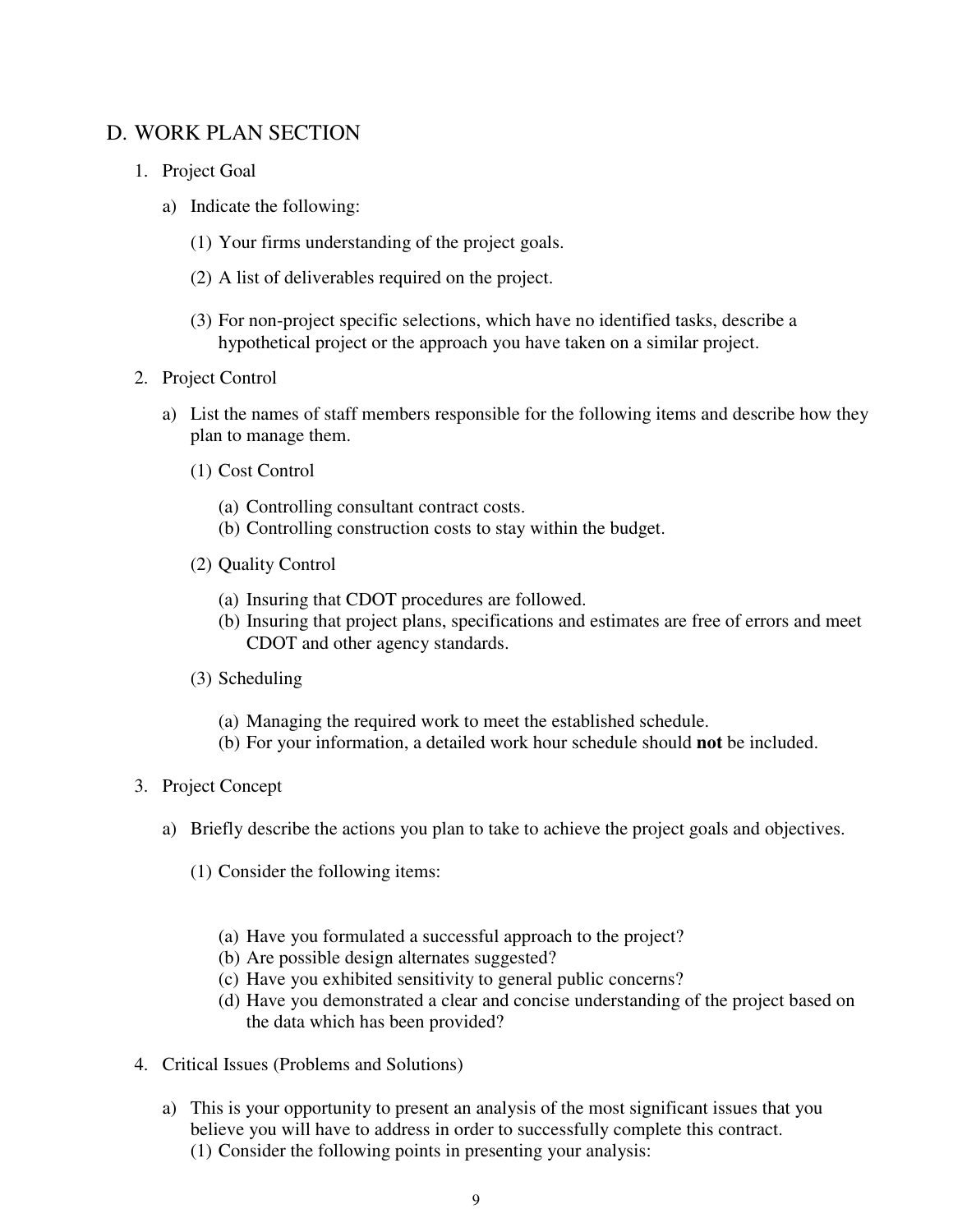- (2) Are major problems identified?
- (3) Are the problems significant?
- (4) Are solutions reasonable?
- 5. Miscellaneous Section (Optional)
	- a) This section provides the Consultant with the opportunity to submit additional Information:
		- (1) Graphs
		- (2) Charts
		- (3) Photographs
	- b) Up to 3 of the 5 pages can be 11 x 17 inches, but they must be folded to 8.5 x 11 inches.
- 6. Commendation Section
	- a) Attach the following in the order shown:
		- (1) Letters of acceptance from UDBE firms regarding their availability to be a subconsultant.
		- (2) Either CDOT Form 1330 (Non-Project Specific Consultant Contracts) or CDOT Form 1331 (Project Specific Consultant Contracts)
		- (3) Copies of their certificates from the City of Denver's Certification Office.
		- (4) Letters of acceptance from ESB firms regarding their availability to be a subconsultant.
		- (5) Copies of their ESB approval letters from CDOT
		- (6) Letters of commendation or awards for similar previous work completed within the last three years. These letters should be of reasonable length and pertinent to the project.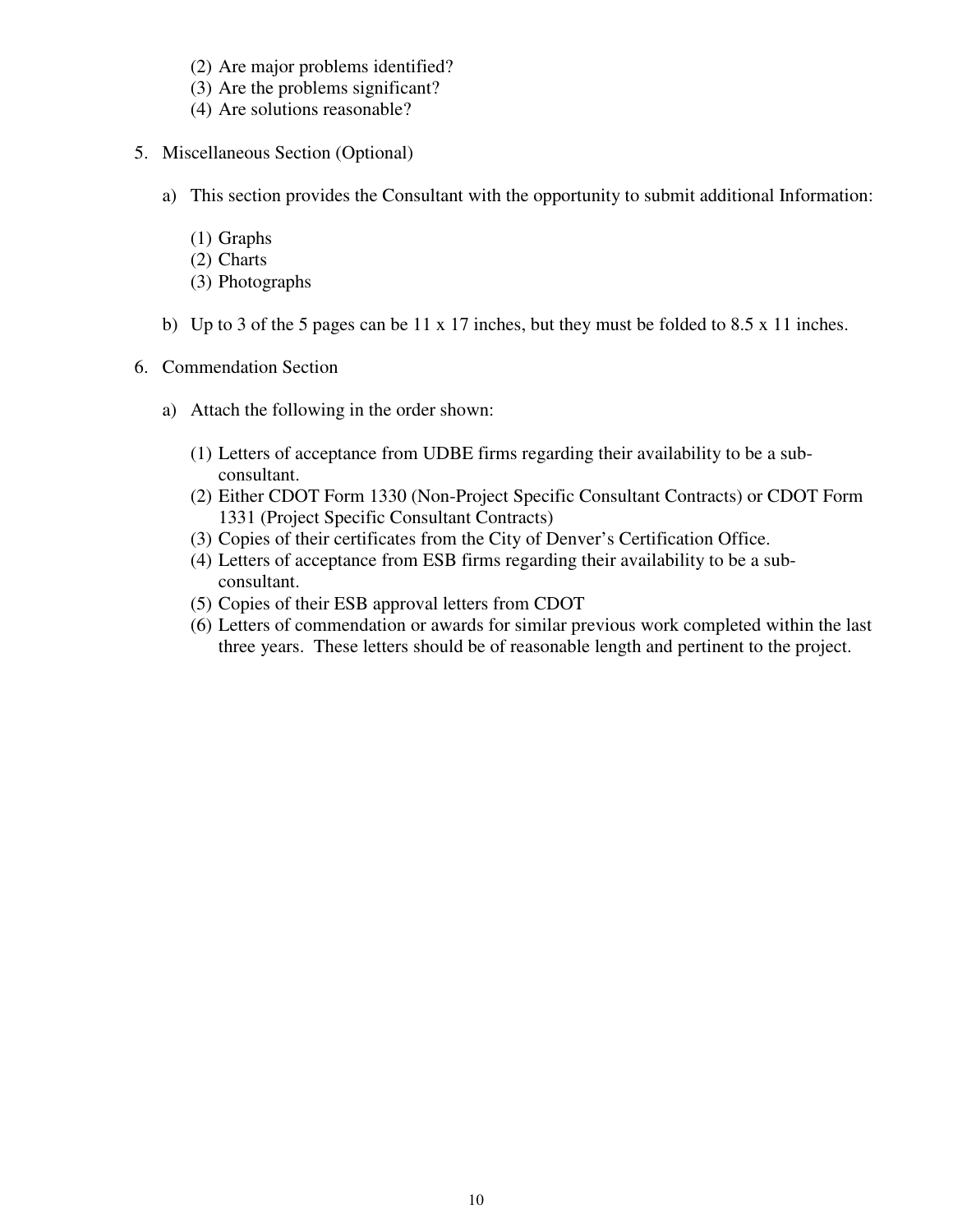## II. CONSULTANT SELECTION PROTEST RULES

A. Protests will be handled as follows:

- 1. Any actual or prospective consultant who is aggrieved in connection with a solicitation or award of a contract may protest to the Chief Engineer. The protest shall be submitted in writing within seven working days after the aggrieved person knows or should have known of the facts giving rise to the protest.
- 2. The Chief Engineer or designee shall have the authority to settle and resolve a protest of a consultant, actual or prospective, concerning the solicitation or award of a contract. A written decision regarding the protest shall be rendered within seven working days after the protest is filed. The decision shall be based on and limited to a review of only those issues raised by the aggrieved consultant, and will set forth each factor taken into account, in reaching the decision. The decision will constitute the final agency action of the Colorado Department of Transportation regarding the protest.
- 3. Entitlement to costs: When a protest is sustained by the Chief Engineer or designee, or upon administrative or judicial review, and the consultant should have been awarded the contract under the solicitation, but was not. The protestor will be entitled to reasonable costs incurred in connection with the solicitation, including SOIWP preparation costs. No other costs or fees will be permitted or awarded, and reasonable costs and fees will not include attorney's fees.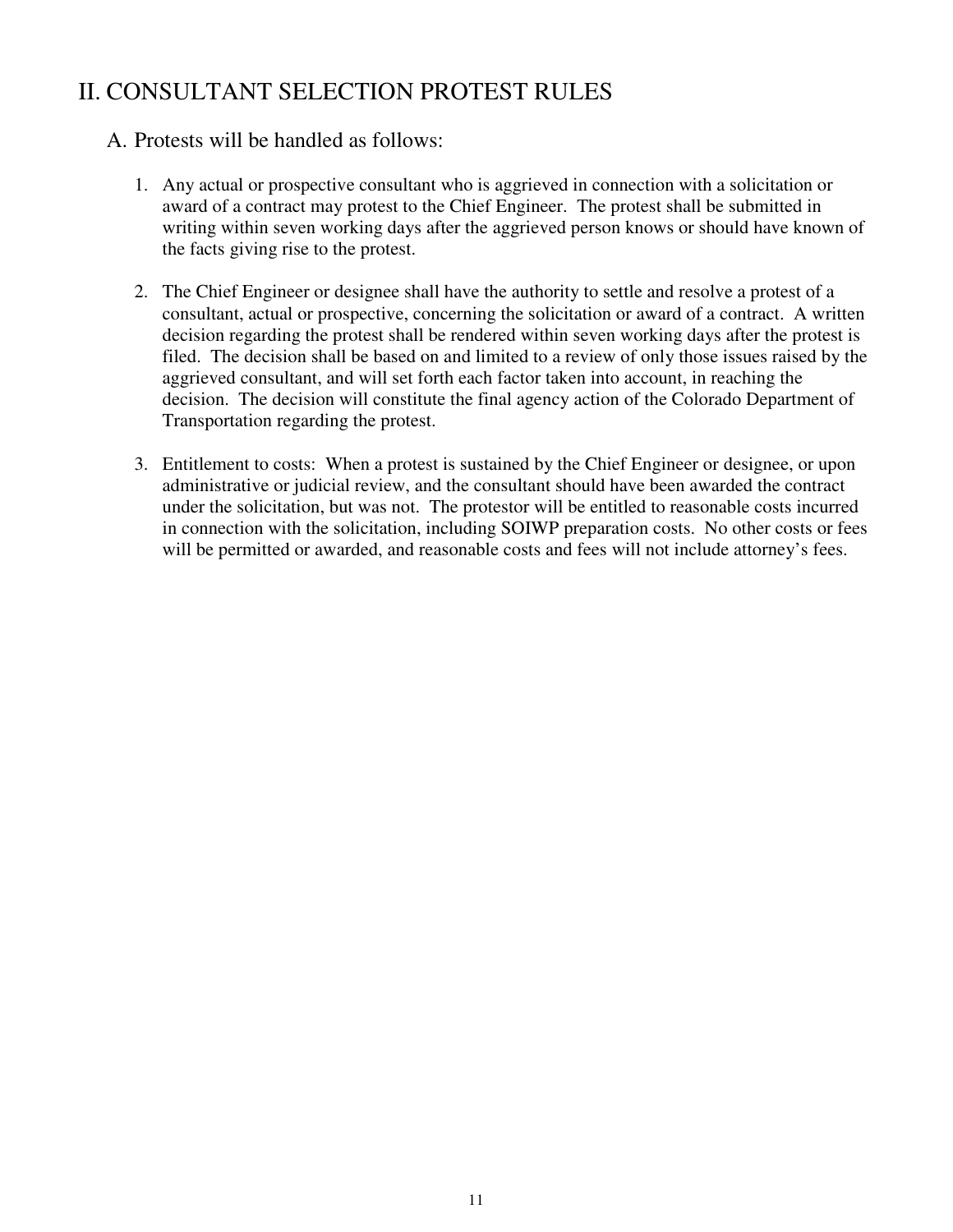## III. Scoring Spreadsheet Examples – Please Note:

The weight factors may change from project to project as weight factors may be customized for each project by CDOT's Project Manager.

| <b>Project No.:</b>                                              |   |                                                                                                                   | CMS ID:      |        |                 |  |  |
|------------------------------------------------------------------|---|-------------------------------------------------------------------------------------------------------------------|--------------|--------|-----------------|--|--|
|                                                                  |   | <b>Colorado Department of Transportation</b>                                                                      |              |        |                 |  |  |
| <b>Consultant Evaluation - Statement of Interest Scoring</b>     |   |                                                                                                                   |              |        |                 |  |  |
| <b>Board Member</b>                                              | A | Consultant: N/A                                                                                                   |              |        |                 |  |  |
| <b>Evaluation Factors</b>                                        |   | 5 - Superior; 4 - Satisfactory Plus                                                                               | <b>Board</b> |        | <b>Extended</b> |  |  |
| 3 - Satisfactory; 2 - Satisfactory Minus; 1 - Unsatisfactory     |   |                                                                                                                   | <b>Score</b> | Weight | <b>Score</b>    |  |  |
| <b>Project Team</b>                                              |   |                                                                                                                   | 0.00         | 4.50   | 0.00            |  |  |
|                                                                  |   | 1) Qualifications and ability of professional personnel (Show years of experience and similar project experience) |              |        |                 |  |  |
| 2) Experience on similar projects as a team                      |   | 3) Commitment of key members                                                                                      |              |        |                 |  |  |
| Comments:                                                        |   |                                                                                                                   |              |        |                 |  |  |
|                                                                  |   |                                                                                                                   |              |        |                 |  |  |
|                                                                  |   |                                                                                                                   |              |        |                 |  |  |
|                                                                  |   |                                                                                                                   |              |        |                 |  |  |
| <b>Firm Capability</b>                                           |   |                                                                                                                   | 0.00         | 4.50   | 0.00            |  |  |
| 1) Firm's size, organizational structure and flexibilty          |   | 2) Production facilities and key capabilities such as CADD, MOSS, etc.                                            |              |        |                 |  |  |
|                                                                  |   | 3) Firm's technical disciplines and the capabilities of sub-consultants included on the team                      |              |        |                 |  |  |
| Comments:                                                        |   |                                                                                                                   |              |        |                 |  |  |
|                                                                  |   |                                                                                                                   |              |        |                 |  |  |
|                                                                  |   |                                                                                                                   |              |        |                 |  |  |
|                                                                  |   |                                                                                                                   |              |        |                 |  |  |
|                                                                  |   | Past Performance on Similar Projects/Similar Teams                                                                |              |        |                 |  |  |
|                                                                  |   |                                                                                                                   | 0.00         | 4.50   | 0.00            |  |  |
| 1) Demonstrated ability to control costs                         |   | 2) Demonstrated ability to do quality work                                                                        |              |        |                 |  |  |
| 3) Demonstrated ability to meet schedule                         |   |                                                                                                                   |              |        |                 |  |  |
| Comments:                                                        |   |                                                                                                                   |              |        |                 |  |  |
|                                                                  |   |                                                                                                                   |              |        |                 |  |  |
|                                                                  |   |                                                                                                                   |              |        |                 |  |  |
|                                                                  |   |                                                                                                                   |              |        |                 |  |  |
| <b>Work Location</b>                                             |   |                                                                                                                   | 0.00         | 2.50   | 0.00            |  |  |
| 1) Team's work location relative to the project location         |   |                                                                                                                   |              |        |                 |  |  |
|                                                                  |   | 2) Accessibility of the project team for coordination with the CDOT Project Manager and project location          |              |        |                 |  |  |
| Comments:                                                        |   |                                                                                                                   |              |        |                 |  |  |
|                                                                  |   |                                                                                                                   |              |        |                 |  |  |
|                                                                  |   |                                                                                                                   |              |        |                 |  |  |
|                                                                  |   |                                                                                                                   |              |        |                 |  |  |
| Capacity (Score this item as +1, 0, or -1)                       |   |                                                                                                                   | $\mathbf{0}$ | N/A    | N/A             |  |  |
|                                                                  |   | 1) Comparison of firm's stated capacity and the amount of that capacity committed                                 |              |        |                 |  |  |
| 2) Consider information regarding additional resources available |   |                                                                                                                   |              |        |                 |  |  |
| Comments:                                                        |   |                                                                                                                   |              |        |                 |  |  |
|                                                                  |   |                                                                                                                   |              |        |                 |  |  |
|                                                                  |   |                                                                                                                   |              |        |                 |  |  |
|                                                                  |   |                                                                                                                   |              |        |                 |  |  |
|                                                                  |   |                                                                                                                   |              |        |                 |  |  |
|                                                                  |   | Total of Sheet 1 - SOI Score:                                                                                     |              |        | 0.00            |  |  |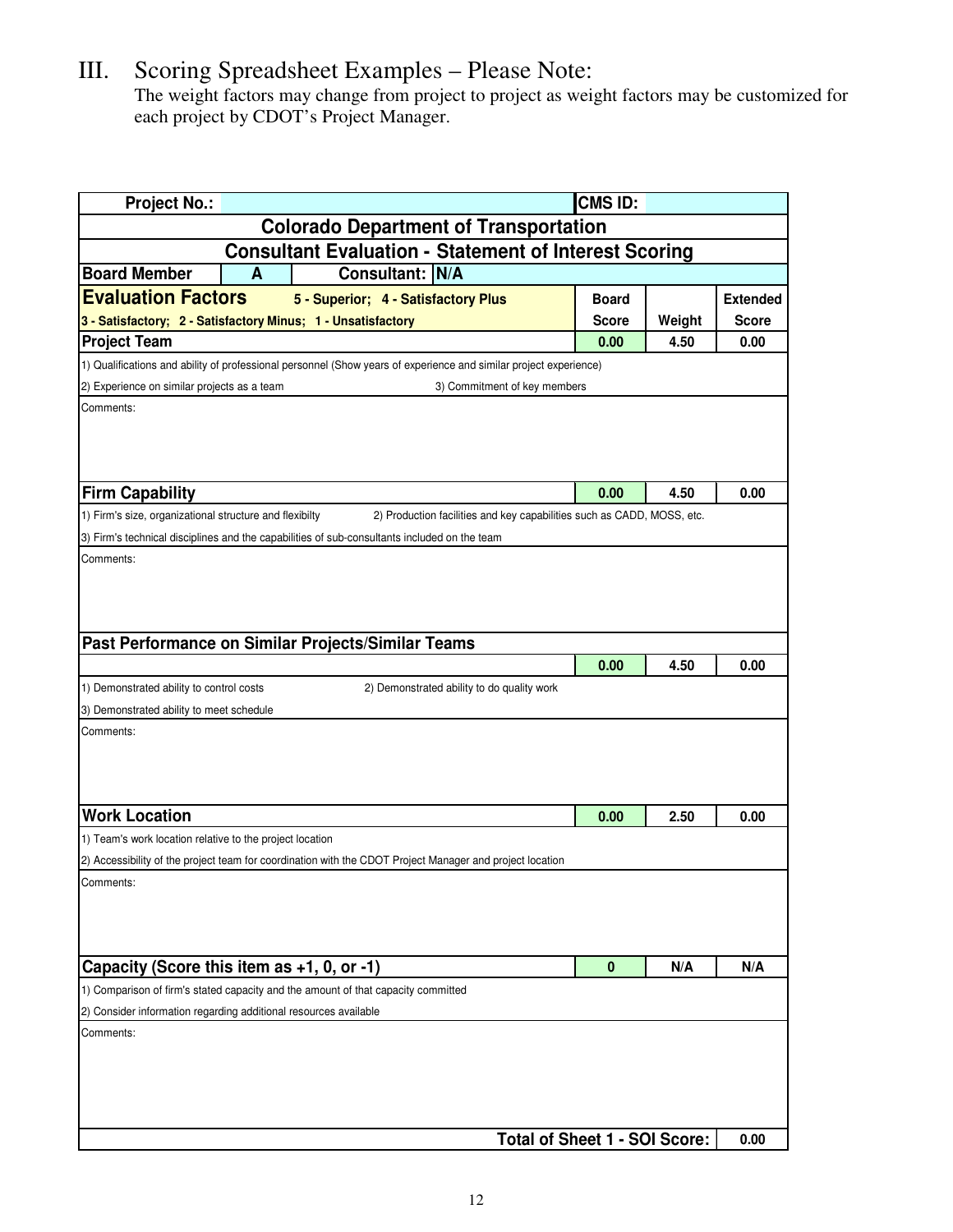| <b>Project No.:</b>                                                                                                      | CMS ID: |                                                                                                            |     |                                            |              |                                                   |                 |
|--------------------------------------------------------------------------------------------------------------------------|---------|------------------------------------------------------------------------------------------------------------|-----|--------------------------------------------|--------------|---------------------------------------------------|-----------------|
| <b>Colorado Department of Transportation</b>                                                                             |         |                                                                                                            |     |                                            |              |                                                   |                 |
| <b>Consultant Evaluation - Work Plan Scoring</b>                                                                         |         |                                                                                                            |     |                                            |              |                                                   |                 |
| <b>Board Member</b>                                                                                                      | A       | <b>Consultant</b>                                                                                          | N/A |                                            |              |                                                   |                 |
| <b>Designation</b>                                                                                                       |         | Name                                                                                                       |     |                                            |              |                                                   |                 |
| <b>Evaluation Factors</b>                                                                                                |         | 5 - Superior; 4 - Satisfactory Plus                                                                        |     |                                            | <b>Board</b> |                                                   | <b>Extended</b> |
| 3 - Satisfactory; 2 - Satisfactory Minus; 1 - Unsatisfactory                                                             |         |                                                                                                            |     |                                            | <b>Score</b> | Weight                                            | <b>Score</b>    |
| <b>Project Goals</b>                                                                                                     |         |                                                                                                            |     |                                            | 0.00         | 4.50                                              | 0.00            |
| 1) Firm demonstrated clear understanding of the project goals                                                            |         |                                                                                                            |     |                                            |              | 2) A list of deliverables required on the project |                 |
| 3) For non-project specific contracts use a hypothetical project.                                                        |         |                                                                                                            |     |                                            |              |                                                   |                 |
| Comments:                                                                                                                |         |                                                                                                            |     |                                            |              |                                                   |                 |
|                                                                                                                          |         |                                                                                                            |     |                                            |              |                                                   |                 |
| <b>Project Control</b>                                                                                                   |         |                                                                                                            |     |                                            | 0.00         | 4.50                                              | 0.00            |
| 1) Cost Control:                                                                                                         |         | 1) Controlling the consultant contract costs                                                               |     |                                            |              |                                                   |                 |
|                                                                                                                          |         | 2) Controlling the construction costs (if relevant) to stay within budget                                  |     |                                            |              |                                                   |                 |
| 2) Quality Control:                                                                                                      |         | 1) Insuring that CDOT procedures are followed where appropriate                                            |     |                                            |              |                                                   |                 |
|                                                                                                                          |         | 2) Insuring that project plans, specs. and estimates are free of errors and meet CDOT & other agency Stds. |     |                                            |              |                                                   |                 |
| 3) Schedule:                                                                                                             |         | 1) Managing the required work to meet the established schedule                                             |     |                                            |              |                                                   |                 |
|                                                                                                                          |         | 2) A detailed work hour schedule should NOT be included                                                    |     |                                            |              |                                                   |                 |
| Comments:                                                                                                                |         |                                                                                                            |     |                                            |              |                                                   |                 |
|                                                                                                                          |         |                                                                                                            |     |                                            |              |                                                   |                 |
| <b>Project Concept</b>                                                                                                   |         |                                                                                                            |     |                                            | 0.00         | 4.50                                              | 0.00            |
| 1) Has the firm formulated a successful approach to the project?                                                         |         |                                                                                                            |     |                                            |              |                                                   |                 |
| 2) Where appropriate, are possible design alternates suggested?                                                          |         |                                                                                                            |     |                                            |              |                                                   |                 |
| 3) Where appropriate, have you exhibited a sensitivity to the general public concerns?                                   |         |                                                                                                            |     |                                            |              |                                                   |                 |
| 4) Has the firm demonstrated a clear and concise understanding of the project based on the data which has been provided? |         |                                                                                                            |     |                                            |              |                                                   |                 |
| Comments:                                                                                                                |         |                                                                                                            |     |                                            |              |                                                   |                 |
|                                                                                                                          |         |                                                                                                            |     |                                            |              |                                                   |                 |
|                                                                                                                          |         |                                                                                                            |     |                                            |              |                                                   |                 |
|                                                                                                                          |         |                                                                                                            |     |                                            |              |                                                   |                 |
| <b>Project Critical Issues</b>                                                                                           |         |                                                                                                            |     |                                            | 0.00         | 4.50                                              | 0.00            |
| 1) Are the major problem identified?                                                                                     |         |                                                                                                            |     | 2) Are the discussed problems significant? |              |                                                   |                 |
| 3) Are possible solutions reasonable?                                                                                    |         |                                                                                                            |     |                                            |              |                                                   |                 |
| Comments:                                                                                                                |         |                                                                                                            |     |                                            |              |                                                   |                 |
|                                                                                                                          |         |                                                                                                            |     |                                            |              |                                                   |                 |
|                                                                                                                          |         |                                                                                                            |     |                                            |              |                                                   |                 |
|                                                                                                                          |         |                                                                                                            |     |                                            |              |                                                   |                 |
| Total of Sheet 2 / Work Plan Score:                                                                                      |         |                                                                                                            |     | 0.00                                       |              |                                                   |                 |
| Total of Sheets 1+ 2 / SOI and Work Plan Score:                                                                          |         |                                                                                                            |     |                                            | 0.00         |                                                   |                 |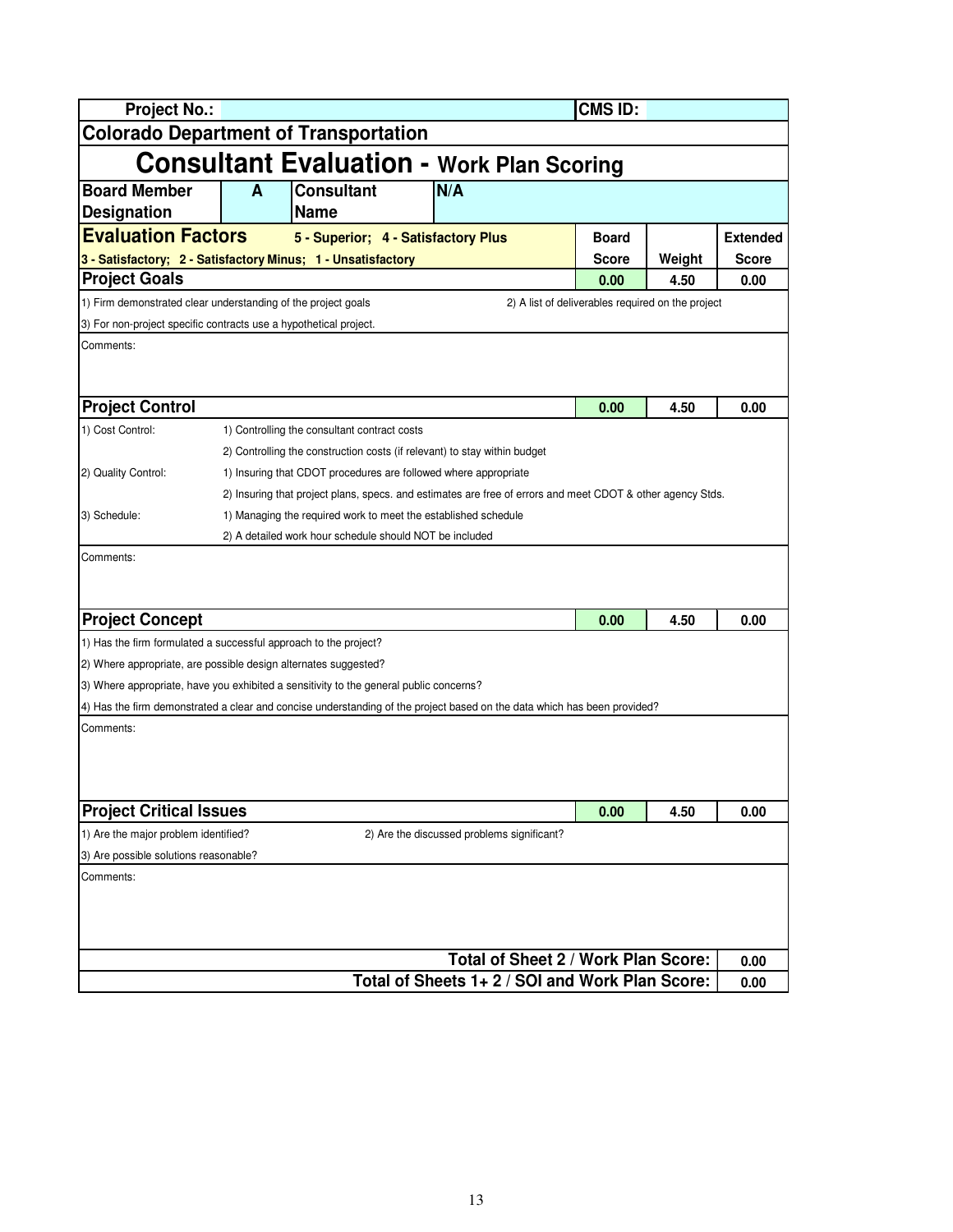| <b>Project No.:</b>                                             | <b>CMS ID:</b> |                                     |                                                           |              |        |                 |
|-----------------------------------------------------------------|----------------|-------------------------------------|-----------------------------------------------------------|--------------|--------|-----------------|
| <b>Colorado Department of Transportation</b>                    |                |                                     |                                                           |              |        |                 |
| <b>Consultant Evaluation - Presentation / Interview Scoring</b> |                |                                     |                                                           |              |        |                 |
| <b>Board Member</b>                                             | A              | <b>Consultant</b>                   | N/A                                                       |              |        |                 |
| <b>Designation</b>                                              |                | <b>Name</b>                         |                                                           |              |        |                 |
| <b>Evaluation Factors</b>                                       |                | 5 - Superior; 4 - Satisfactory Plus |                                                           | <b>Board</b> |        | <b>Extended</b> |
| 3 - Satisfactory; 2 - Satisfactory Minus; 1 - Unsatisfactory    |                |                                     |                                                           | <b>Score</b> | Weight | <b>Score</b>    |
| <b>Presentation / Interview</b>                                 |                |                                     |                                                           | 0.00         | 18.00  | 0.00            |
| Comments:                                                       |                |                                     |                                                           |              |        |                 |
|                                                                 |                |                                     |                                                           |              |        |                 |
|                                                                 |                |                                     |                                                           |              |        |                 |
|                                                                 |                |                                     |                                                           |              |        |                 |
|                                                                 |                |                                     |                                                           |              |        |                 |
|                                                                 |                |                                     |                                                           |              |        |                 |
|                                                                 |                |                                     |                                                           |              |        |                 |
|                                                                 |                |                                     |                                                           |              |        |                 |
|                                                                 |                |                                     |                                                           |              |        |                 |
|                                                                 |                |                                     |                                                           |              |        |                 |
|                                                                 |                |                                     |                                                           |              |        |                 |
|                                                                 |                |                                     |                                                           |              |        |                 |
|                                                                 |                |                                     |                                                           |              |        |                 |
|                                                                 |                |                                     |                                                           |              |        |                 |
|                                                                 |                |                                     |                                                           |              |        |                 |
|                                                                 |                |                                     |                                                           |              |        |                 |
|                                                                 |                |                                     |                                                           |              |        |                 |
|                                                                 |                |                                     |                                                           |              |        |                 |
|                                                                 |                |                                     |                                                           |              |        |                 |
|                                                                 |                |                                     |                                                           |              |        |                 |
|                                                                 |                |                                     |                                                           |              |        |                 |
|                                                                 |                |                                     |                                                           |              |        |                 |
|                                                                 |                |                                     |                                                           |              |        |                 |
|                                                                 |                |                                     |                                                           |              |        |                 |
|                                                                 |                |                                     | <b>Presentation / Interview Score:</b>                    |              |        | 0.00            |
|                                                                 |                |                                     |                                                           |              |        |                 |
|                                                                 |                |                                     | Total of Sheets 1+2+3/SOI + Work Plan + Interview Scores: |              |        | 0.00            |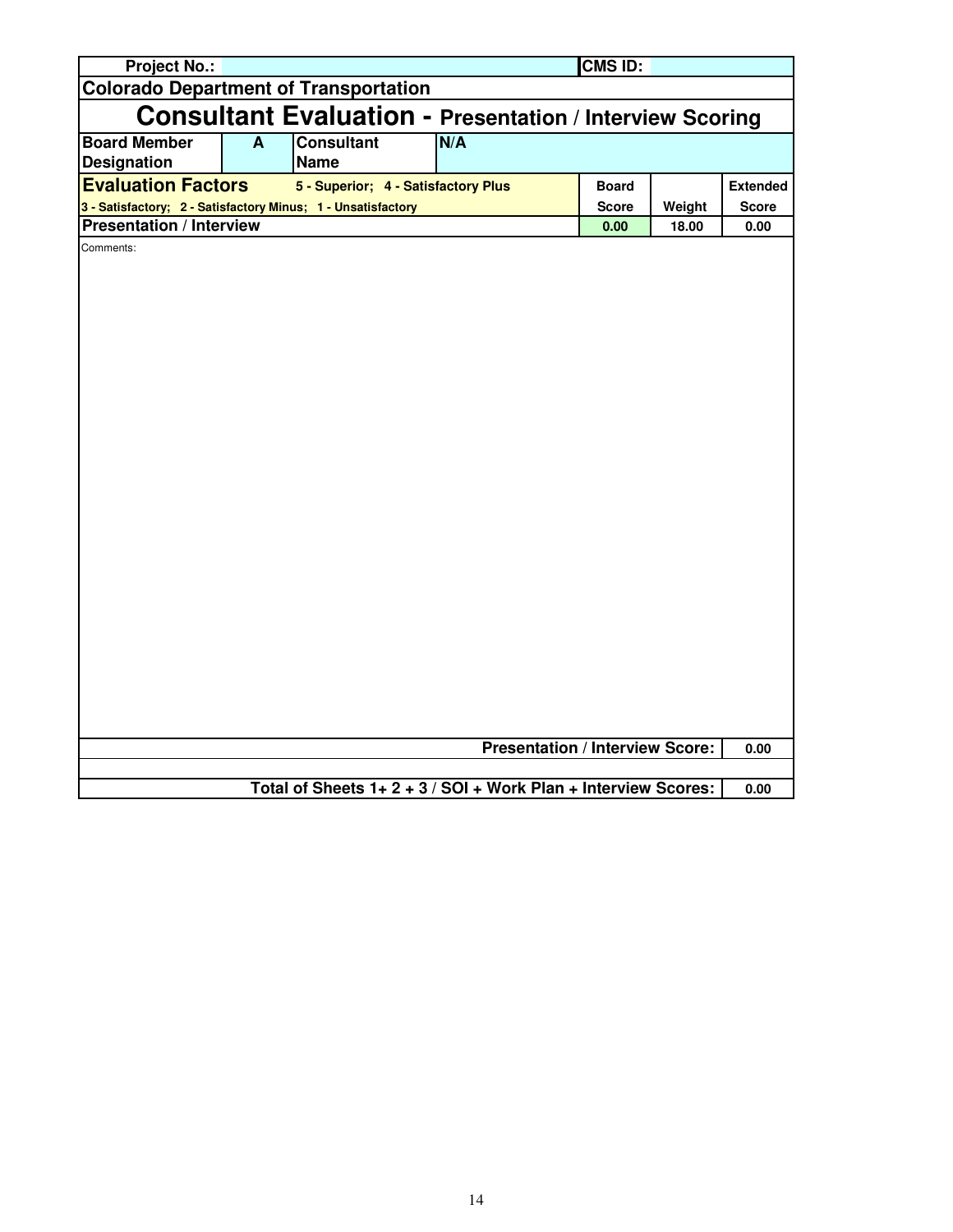| <b>Project No.:</b><br>$\bf{0}$                                                                              |                                                                      | CMS ID:      | $\bf{0}$ |                 |  |  |  |  |
|--------------------------------------------------------------------------------------------------------------|----------------------------------------------------------------------|--------------|----------|-----------------|--|--|--|--|
|                                                                                                              | <b>Colorado Department of Transportation</b>                         |              |          |                 |  |  |  |  |
| <b>Consultant Evaluation - Statement of Interest Scoring</b>                                                 |                                                                      |              |          |                 |  |  |  |  |
| <b>UDBE &amp; ESB</b><br>Consultant: N/A                                                                     |                                                                      |              |          |                 |  |  |  |  |
| <b>Evaluation Factors</b>                                                                                    | 5 - Superior; 4 - Satisfactory Plus                                  | <b>Board</b> | Weight   | <b>Extended</b> |  |  |  |  |
| 3 - Satisfactory; 2 - Satisfactory Minus; 1 - Unsatisfactory                                                 |                                                                      | Score        | (Fixed)  | <b>Score</b>    |  |  |  |  |
| <b>Underutilized Disadvantaged Business Enterprise (UDBE)</b>                                                |                                                                      |              | 1.00     | 0.00            |  |  |  |  |
| 1) Prime Consultant is a UDBE - Award 5 points                                                               | (Note: Total points for 1) through 3) below may not exceed 4 points) |              |          |                 |  |  |  |  |
| 2) Prime Consultant is not a UDBE Firm - score can vary from 0 to 4 points based on the following:           |                                                                      |              |          |                 |  |  |  |  |
| 1) Prime consultant submitted UDBE participation that meets or exceeds UDBE goal for the project  3 points   |                                                                      |              |          |                 |  |  |  |  |
| 2) Prime consultant submitted some UDBE participation, but does not meet UDBE goal for the project  1 point  |                                                                      |              |          |                 |  |  |  |  |
| 3) Prime consultant submitted at least one UDBE subconsultant that has received less than 5 CDOT contracts   |                                                                      |              |          |                 |  |  |  |  |
| or subcontracts in last 3 years  1 point                                                                     |                                                                      |              |          |                 |  |  |  |  |
| 4) Prime consultant submitted no UDBE participation  0 points                                                |                                                                      |              |          |                 |  |  |  |  |
| Comments:                                                                                                    |                                                                      |              |          |                 |  |  |  |  |
|                                                                                                              |                                                                      |              |          |                 |  |  |  |  |
|                                                                                                              |                                                                      |              |          |                 |  |  |  |  |
|                                                                                                              |                                                                      |              |          |                 |  |  |  |  |
| <b>Emerging Small Business (ESB) Usage</b>                                                                   |                                                                      |              | 1.00     | 0.00            |  |  |  |  |
| 1) Prime Consultant is an ESB - Award 5 points                                                               | (Note: Total points for 1) and 2) below may not exceed 4 points)     |              |          |                 |  |  |  |  |
| 2) Prime Consultant is not an ESB Firm - score can vary from 0 to 4 points based on the following:           |                                                                      |              |          |                 |  |  |  |  |
| 1) Prime Consultant submits 1 or more ESBs that have never been a prime or subconsultant on a CDOT project - |                                                                      |              |          |                 |  |  |  |  |
| include cover letters of acknowledgment from ESB subs) - Award 2 points for each ESB                         |                                                                      |              |          |                 |  |  |  |  |
| 2) Prime Consultant submits ESBs who have previously been a prime or subconsultant on a CDOT project -       |                                                                      |              |          |                 |  |  |  |  |
| include cover letters of acknowledgment from ESB subs) - Award 1 point for each ESB                          |                                                                      |              |          |                 |  |  |  |  |
| 3) Prime Consultant submits no ESB participation - Award 0 points                                            |                                                                      |              |          |                 |  |  |  |  |
|                                                                                                              |                                                                      |              |          |                 |  |  |  |  |
| Comments:                                                                                                    |                                                                      |              |          |                 |  |  |  |  |
|                                                                                                              |                                                                      |              |          |                 |  |  |  |  |
|                                                                                                              |                                                                      |              |          |                 |  |  |  |  |
|                                                                                                              |                                                                      |              |          |                 |  |  |  |  |
|                                                                                                              | <b>Total of UDBE &amp; ESB Scores:</b>                               |              |          |                 |  |  |  |  |
|                                                                                                              |                                                                      |              |          | 0.00            |  |  |  |  |